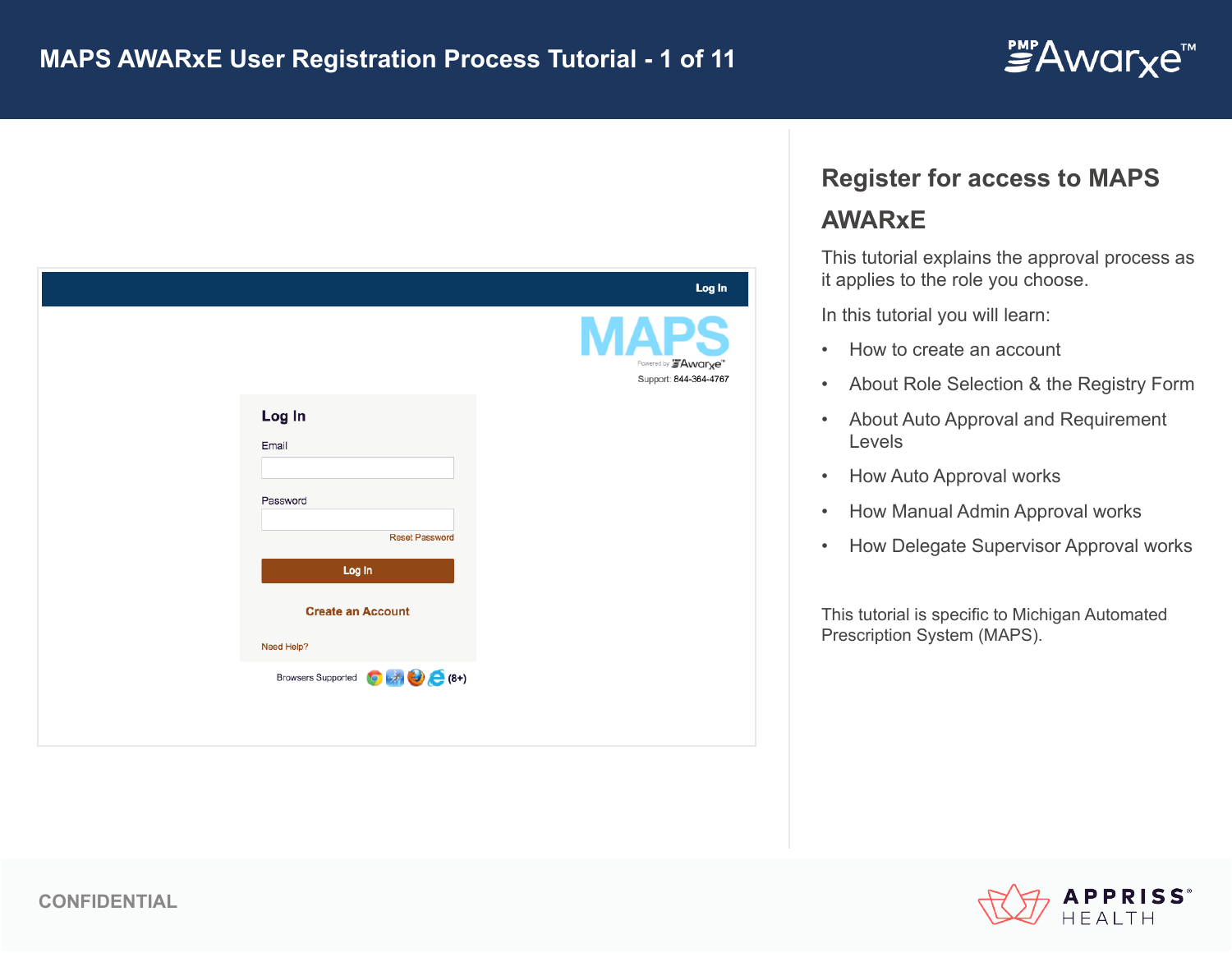

### **Helpful Information about Licenses**

\* If you are a Medical Resident, you will enter the DEA number of the facility in which you are completing your residency.

\*\* If you do not know your health professional license number and/or your controlled substance number, visit the following site:

#### **www.michigan.gov/verifylicense**

Enter your First and Last Name and the Health Professional License you hold, (i.e. MD, DO, DDS, PA, Pharmacist, etc.), then click enter. Use the license ID Number provided for your MAPS PMP AWARxE Registration.

To verify your controlled substance ID number, go to the verify license site and select Pharmacy (CS licenses are issued under the Board of Pharmacy). The Controlled substance ID number will appear on the screen. Use that number for your MAPS PMP AWARxE Registration.

Some licensees may have either matching health professional license number as their controlled substance license number or two different numbers. About 7 years ago the department changed how license numbers were randomly created for MD, DO, DPM, DDS, and DVM. If you have the same license number for both the professional license and controlled substance licenses that is fine. It is likely both licenses were issued prior to system changes.

Each license number is a 10 digit number with the following prefix of two numbers for each profession:

| <b>License Type</b>                           | 2 Digit Prefix |
|-----------------------------------------------|----------------|
| Dentistry (DDS)                               | 29             |
| Medicine (MD)                                 | 43             |
| <b>Nursing (Nurse Practitioner)</b>           | 47             |
| Optometry                                     | 49             |
| Osteopathic Medicine/Surgery (DO)             | 51             |
| Pharmacy/Pharmacist/Controlled Substance (CS) | 53             |
| Physician Assistant (PA)                      | 56             |
| <b>Podiatric Medicine/Surgery</b>             | 59             |
| <b>Veterinary Medicine (DVM)</b>              | 69             |

## **Before you begin**

When registering with the new MAPS PMP AWARxE program please have the following information ready:

- **DEA Registration –** If you have more than one, you can provide multiple DEA Registrations\*
- **License #** (health professional license)\*\*
- **Controlled Substance #** (if applicable)\*\*
- **National Provider Identifier (NPI)**  if you do not have an individual NPI this can be your employer NPI
- **Employer Address** If you work in multiple locations please use the primary employer address

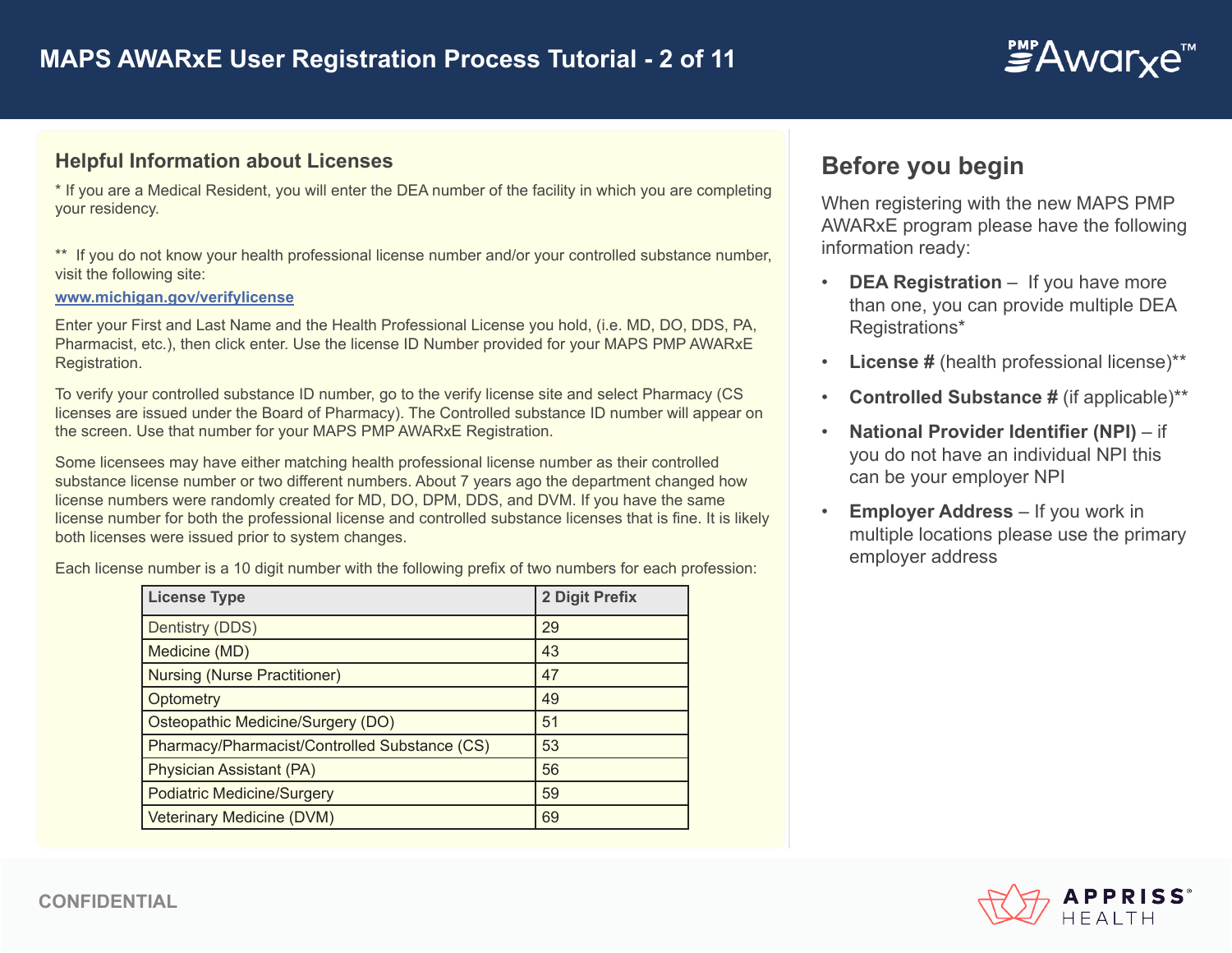

|                             | Log In                                                                |
|-----------------------------|-----------------------------------------------------------------------|
|                             | Powered by "Awarxe"<br>Support: 844-364-4767                          |
| <b>Registration Process</b> |                                                                       |
| Create an Account           | <b>A.</b> Get Adobe Acrobat Reader<br>Registration Process Tutorial O |
| Email                       |                                                                       |
| χ                           |                                                                       |
| Password                    |                                                                       |
| ₩                           |                                                                       |
| Password Confirmation       |                                                                       |
| ₩                           |                                                                       |
|                             |                                                                       |
| Save and Continue           |                                                                       |
| Need Help?                  |                                                                       |
|                             |                                                                       |
|                             |                                                                       |
|                             |                                                                       |
|                             |                                                                       |
|                             |                                                                       |
|                             |                                                                       |

## **How to create an account**

- 1. Select **Create an Account** from the main login screen.
- 2. You will be prompted to enter an email address and create a password.
	- The email address you enter will be used as your login ID and as the primary email address for your account.
	- Password requires a minimum of 8 characters and must include one uppercase, one lowercase, and one symbol.

Click **Save & Continue** to create your account credentials and move on

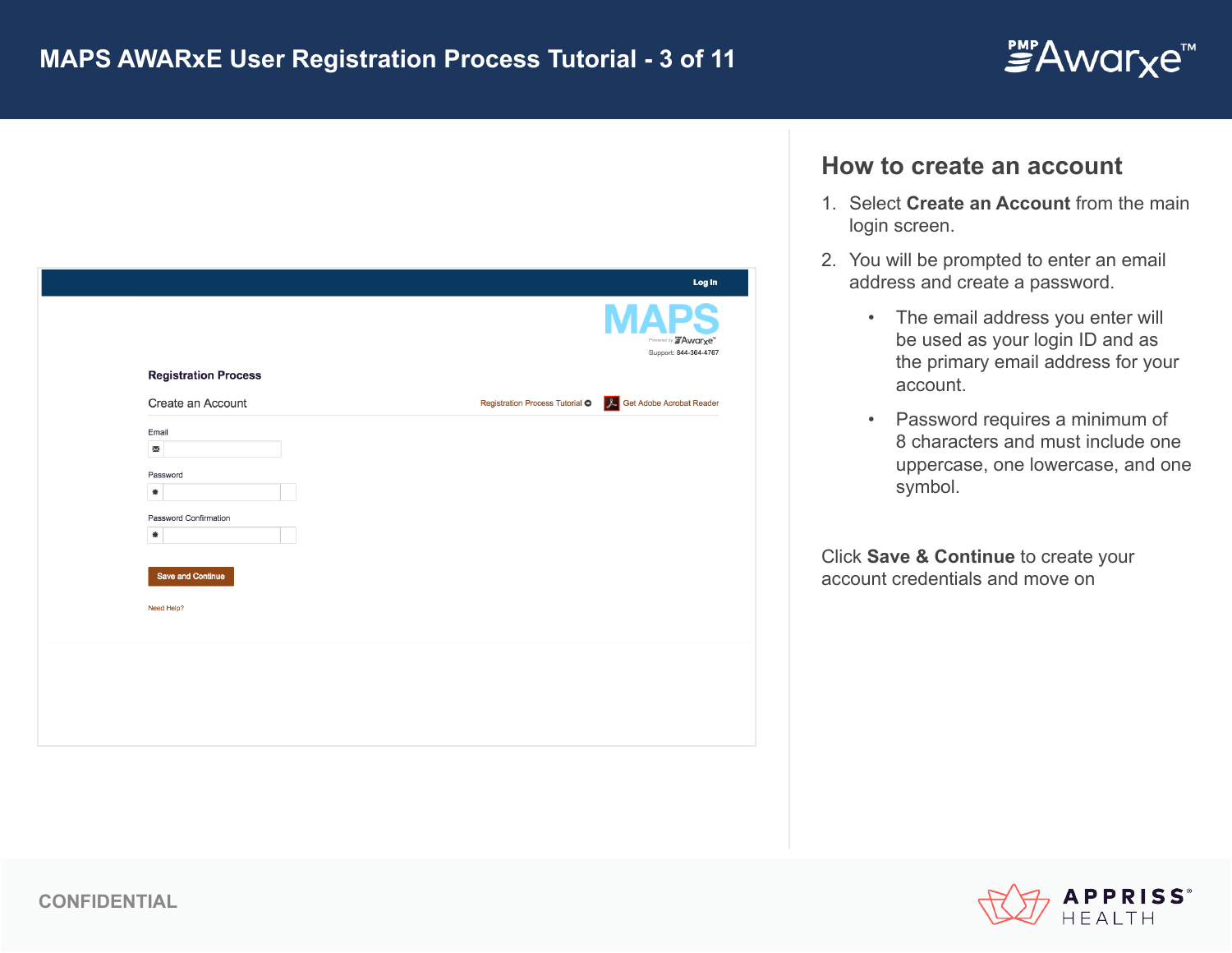



## **About Role Selection & the Registry Form**

Select your role from a predefined, categorized list. There are three primary categories:

- Healthcare Professionals
- Law Enforcement
- Other
- 1. Click the Category Name to expand it and see the roles.
- 2. Select only one, then click **Save and Continue.**

## **Email Verification**

When you arrive at the Registry Form, you will see a green banner message that says, "A link to verify your email address has been sent."

Go to your email account. Open the Welcome email from your PMP and click the link that says, "**Verify your email**." It should open the login screen and show a message that says, "Your email has been verified." That completes email verification. You can go back to your Registry Form and finish registering.

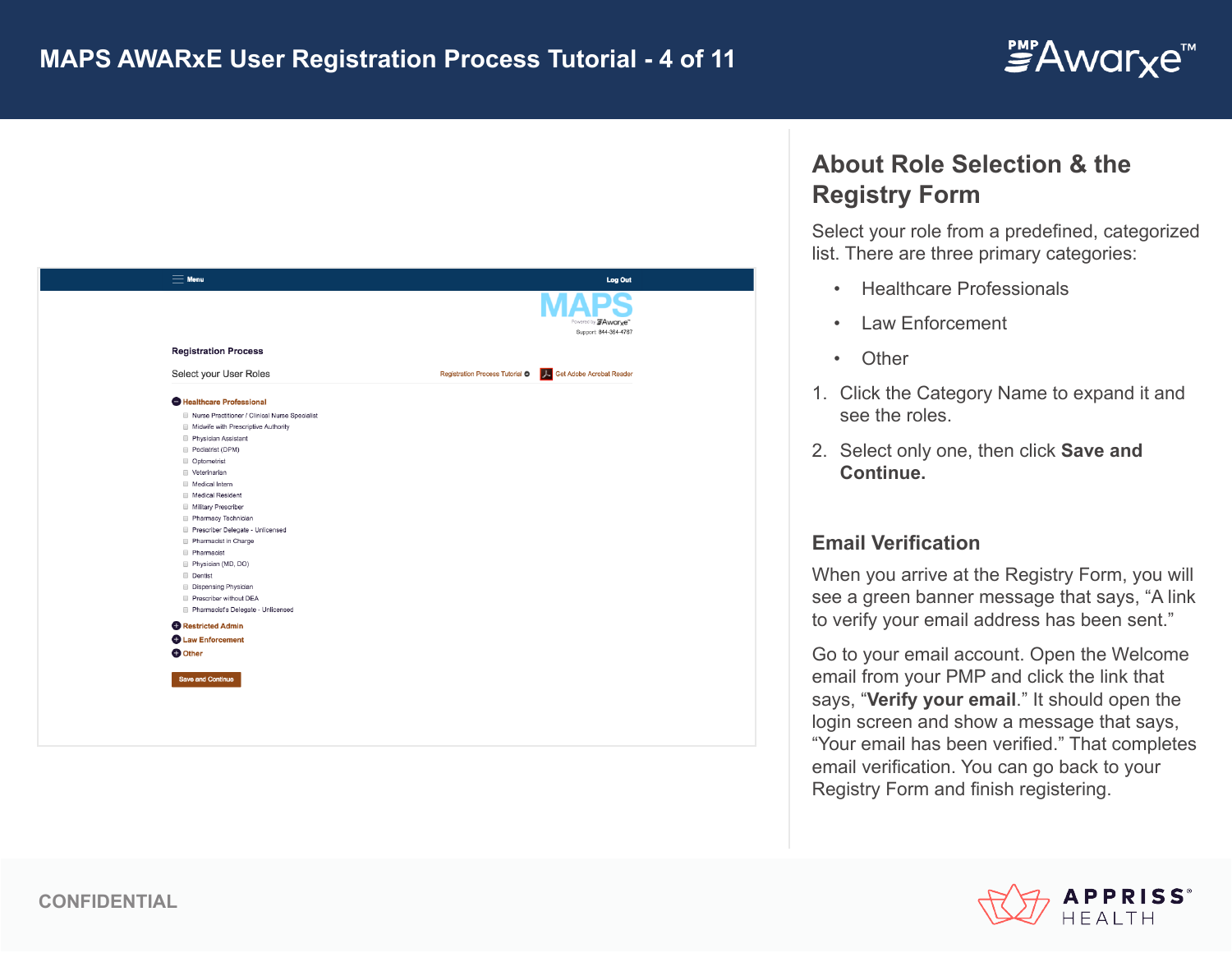

| $\equiv$ Menu                                                                                                                                       | Log Out                                                                                                             |
|-----------------------------------------------------------------------------------------------------------------------------------------------------|---------------------------------------------------------------------------------------------------------------------|
|                                                                                                                                                     | Powered by FAwarye"<br>Support: 844-364-4767                                                                        |
| <b>Registration Process</b>                                                                                                                         |                                                                                                                     |
| Create an Account                                                                                                                                   | Registration Process Tutorial O<br>レー<br>Get Adobe Acrobat Reader                                                   |
| All fields with an asterisk (*) are required.                                                                                                       |                                                                                                                     |
| Personal                                                                                                                                            |                                                                                                                     |
| DEA Number(s)*<br>A95024144<br>$+$ Add<br><b>DEA Numbers Added</b><br>× A95024144<br>× A95024144<br>Professional License Number *<br>License Type * | First Name*<br>Middle Name<br>Last Name*<br>Date of Birth *                                                         |
| ÷                                                                                                                                                   | Add a Healthcare Specialty<br><b>Browse All</b>                                                                     |
|                                                                                                                                                     | Q Search by keyword (e.g. Allergy, Internal, Sports, Clinical,                                                      |
|                                                                                                                                                     | Designates Primary Specialty                                                                                        |
|                                                                                                                                                     | Allopathic & Osteopathic Physicians<br>$\bullet$<br>Internal Medicine                                               |
|                                                                                                                                                     | Allopathic & Osteopathic Physicians<br>$\bullet$<br>$\scriptstyle\pm$<br>Internal Medicine - Cardiovascular Disease |
|                                                                                                                                                     | Primary Contact Phone                                                                                               |

# **The Registry Form: Personal & Employer Information**

Enter your Personal and Employer information. Required fields vary depending on the role you chose.

- Red asterisks indicate required fields.
- In the Personal section, you can add multiple DEA numbers, if necessary.
- Healthcare Specialty is the official Healthcare Taxonomy Code description. (may not appear in some State PMPs)

## **AutoFill Buttons**

You can populate the form with information from the DEA number you entered by clicking the **AutoFill Form** button.

When you complete all required fields on the Registry Form, click **Submit Your Registration.** 

The system will determine what type of review your registration requires, if any.

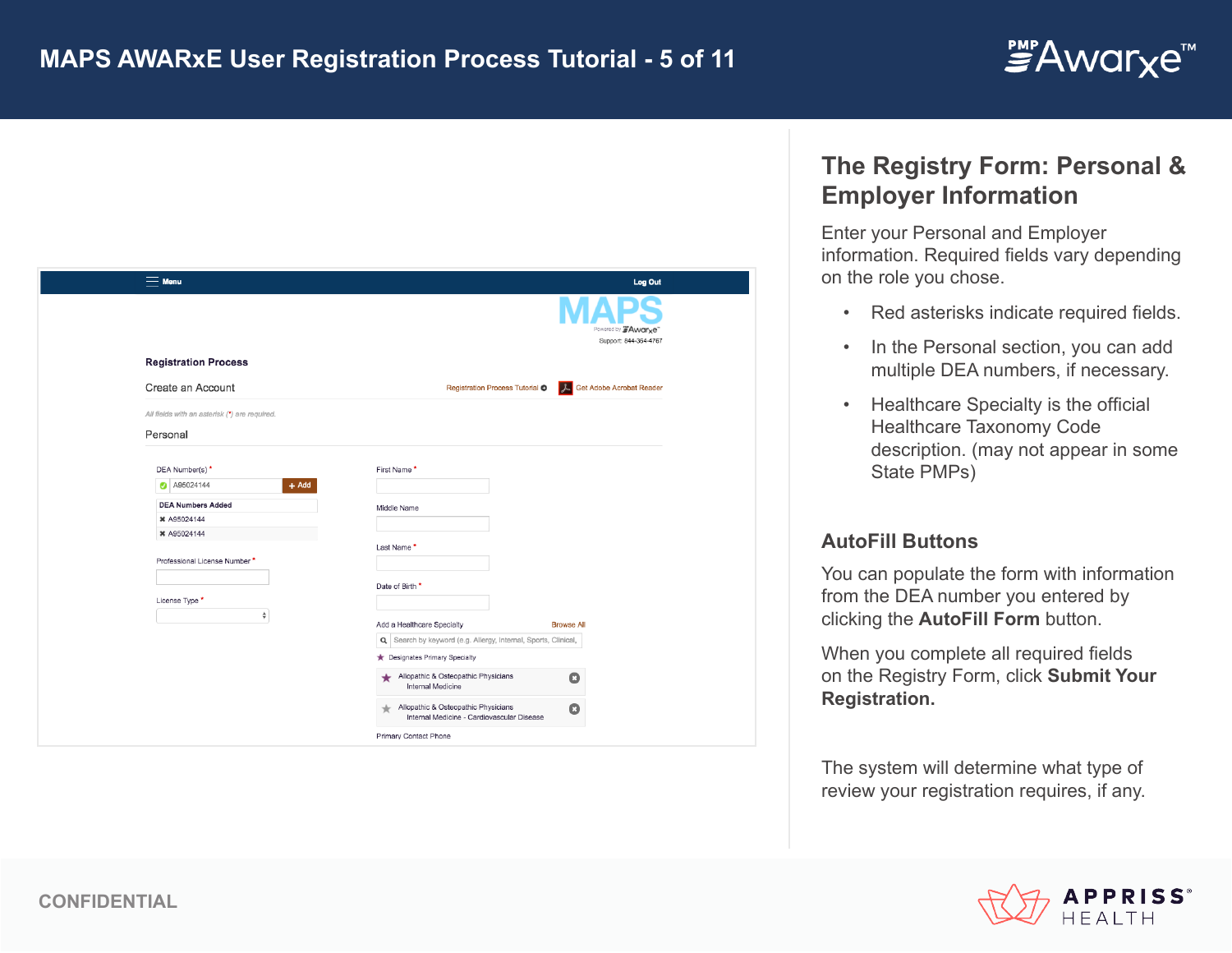

|                                          |           | City "                          |
|------------------------------------------|-----------|---------------------------------|
|                                          |           |                                 |
|                                          |           | State <sup>*</sup>              |
|                                          |           | $\ddot{\phantom{1}}$            |
|                                          |           | Zip Code *                      |
|                                          |           |                                 |
|                                          |           |                                 |
|                                          |           | Phone *                         |
|                                          |           |                                 |
|                                          |           | Fax                             |
|                                          |           |                                 |
|                                          |           |                                 |
| Delegate                                 |           |                                 |
|                                          |           |                                 |
| I am a delegate for the following people |           |                                 |
| Email                                    |           |                                 |
|                                          | Add       |                                 |
|                                          |           |                                 |
| <b>Selected Supervisors</b>              |           |                                 |
| Email: john.smith@example.com            | $\bullet$ |                                 |
|                                          |           |                                 |
|                                          |           | <b>Submit Your Registration</b> |
|                                          |           |                                 |
|                                          |           |                                 |
|                                          |           |                                 |
|                                          |           |                                 |

## **Delegate Registration**

If you choose a delegate role, you will only have access to make patient requests on behalf of your supervisor or someone who authorizes you to request reports on their behalf.

You will have an additional Delegate section on the Registry Form.

IMPORTANT: Your supervisor must be registered and approved before you can register as their delegate.

If you select a delegate role, you must specify the supervisor for whom you make requests. In the Delegate section, add each supervisor by the email address each used to register. Then click, **Submit Your Registration** to continue.

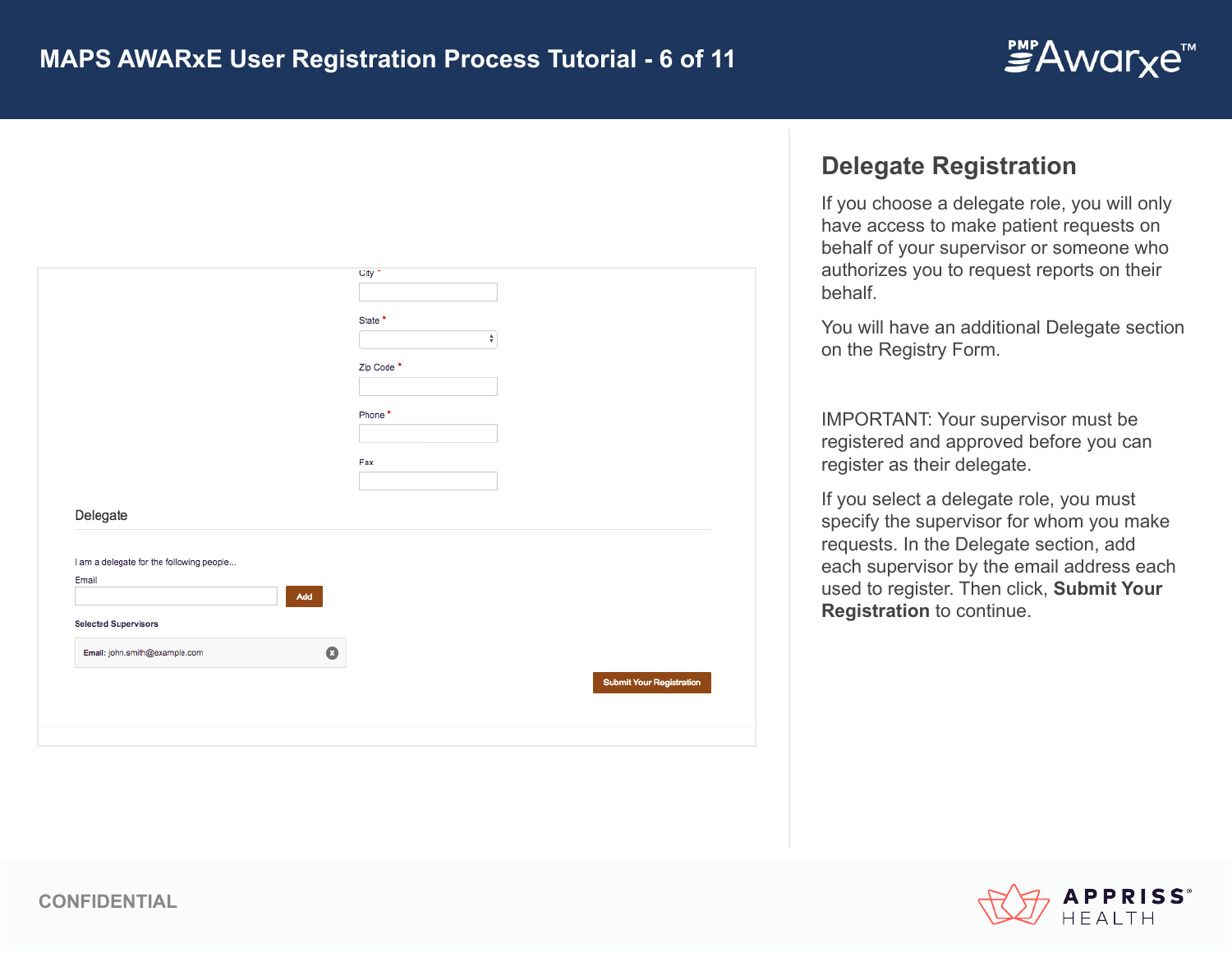

## **Auto-Approve Roles**

**1. Auto Approved with (DEA, Professional License Number, & Controlled Substance Number):** 

- Physician (MD, DO)
- Dentist (DMD, DDS)
- Podiatrist (DPM)
- **Optometrist**
- Pharmacist
- Pharmacist in Charge
- **Veterinarian**
- Dispensing Physician
- **Medical Resident**

#### **2. Auto Approved with (DEA, Professional License Number)**

- Nurse Practitioner / Clinical Nurse Specialist
- Midwife with Prescriptive Authority
- Pharmacist's Delegate Licensed
- Physician Assistant

#### **3. Auto Approved with (Professional License Number)**

• Prescriber Delegate – Licensed

#### **DELEGATE ROLES**

Auto Approved as stated above, but Requires Supervisor Approval to access reports

- Pharmacist's Delegate Licensed
- Prescriber Delegate Licensed
- Prescriber Delegate Unlicensed

IMPORTANT: Supervisor's account must be set up before the delegate's account is set up.

# **About Approval and Roles**

## **Auto-Approved Roles**

Certain roles do not have to wait for administrator review and approval if they meet specific validation requirements. There are three basic levels of Auto-approval:

1. Auto Approved with:

- $\cdot$  DEA.
- Professional License Number
- Controlled Substance Number
- 2. Auto Approved with:
	- $\cdot$  DEA.
	- Professional License Number
- 3. Auto Approved with:
	- Professional License Number

If you provide the right licensing for your role, you will be granted instant access upon validation.

If you are a delegate who passes Autoapproval, you will gain access to the system. However, you will not be able to request reports until your supervisor approves you.

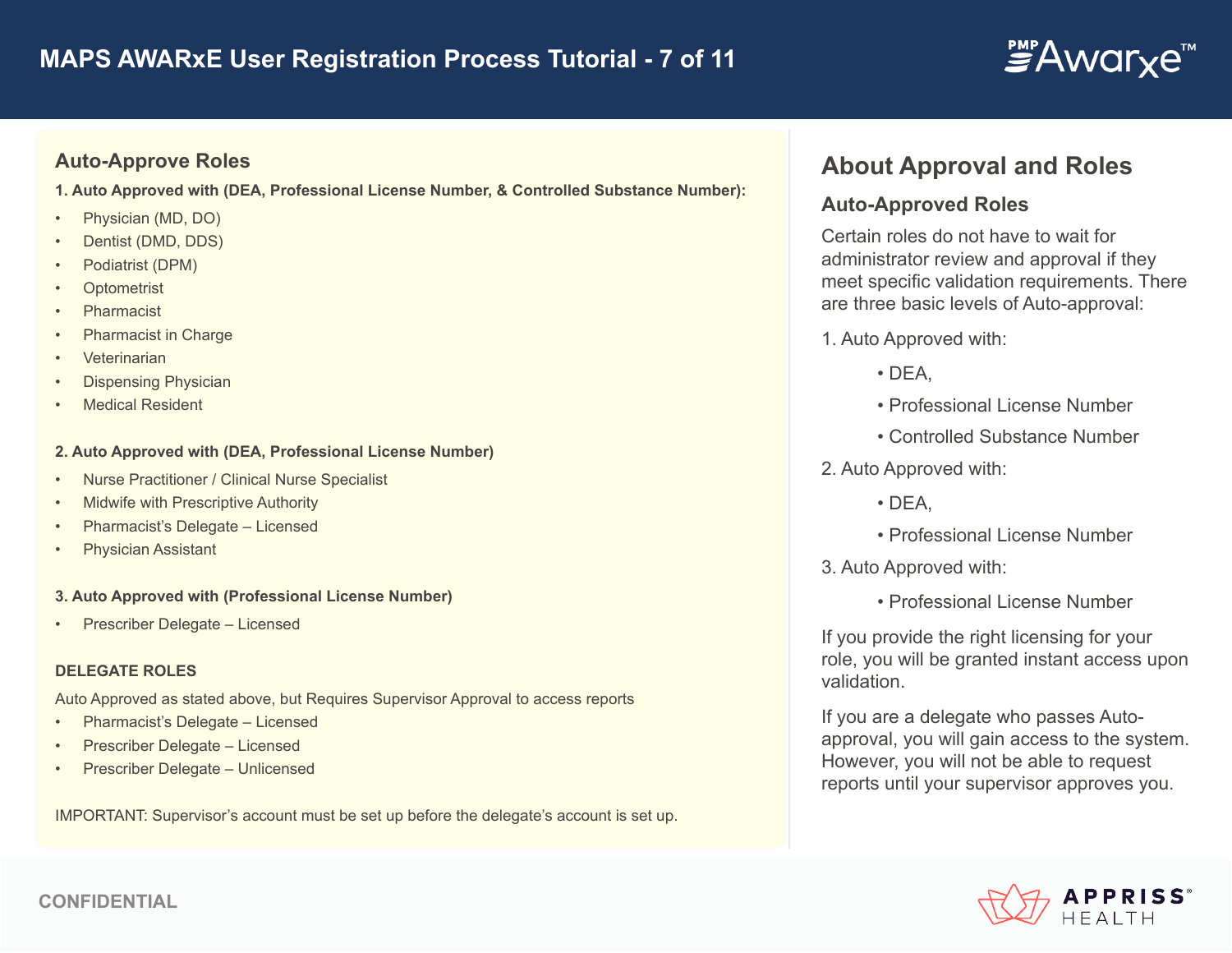# **MAPS AWARxE User Registration Process Tutorial - 8 of 11**

# *≝Awarxe*™

## **Admin Approval Required**

**Requires manual review and approval by the state administrator**

- HS Prescriber
- IHS Dispenser
- VA Prescriber
- VA Dispenser
- All Law Enforcement Roles
- All Other Roles

# **Manual Review also referred to as Admin Approval**

There are some specific roles that require review by the state administrator before being approved.

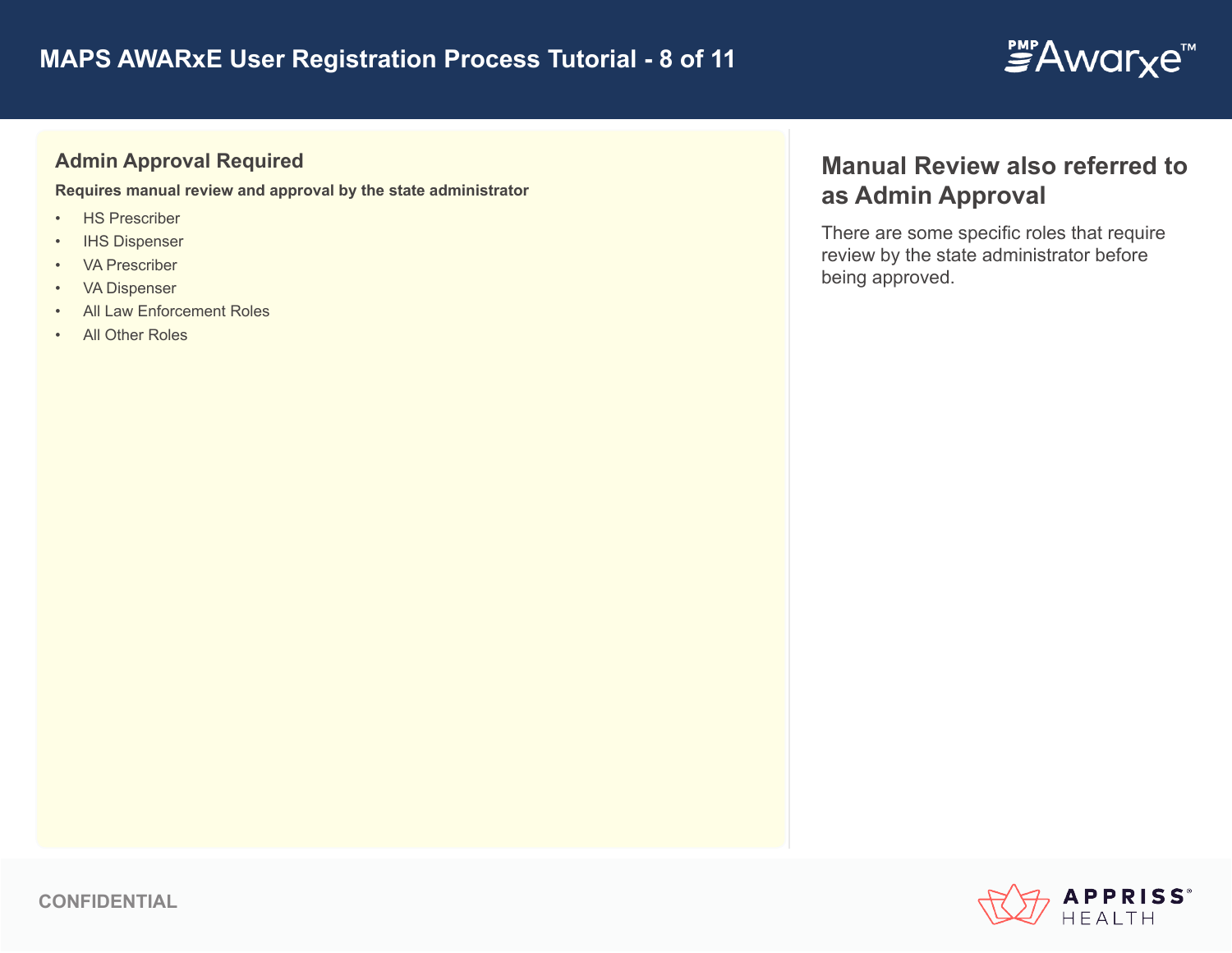

| <b>Menu</b>                 |               |                     | John Doe -                                                    |
|-----------------------------|---------------|---------------------|---------------------------------------------------------------|
| Home > Dashboard            |               |                     | Powered by FAwarxe"<br>Support: 844-364-4767                  |
| <b>My Dashboard</b>         |               |                     |                                                               |
| <b>Patient Alerts</b><br>Ð  |               |                     | <b>My Favorites</b>                                           |
| <b>Recent Requests</b><br>Ð |               |                     | <b>RxSearch - Patient Request</b>                             |
| Supervisors                 |               |                     | <b>PMP Announcements</b>                                      |
| <b>SUPERVISORS</b>          |               |                     | NEW Exciting changes are coming 09/20/2017<br>to AWARxE!      |
| <b>Supervisor Email</b>     | <b>Status</b> | <b>Request Date</b> | We are pleased to announce that later this                    |
| john.smith@example.com      | pending       | 11/30/2017          | year, we will be performing a systemwide<br>update on AWARxE. |
|                             |               |                     | When you log in to AWA more                                   |
|                             |               |                     | <b>View all Announcements</b>                                 |
|                             |               |                     | <b>Quick Links</b>                                            |
|                             |               |                     | <b>PMP Support</b>                                            |

## **How Auto Approval Works**

If your account meets all the requirements to be Auto Approved, you will receive a confirmation email.

Log in using the email address and password you created during registration.

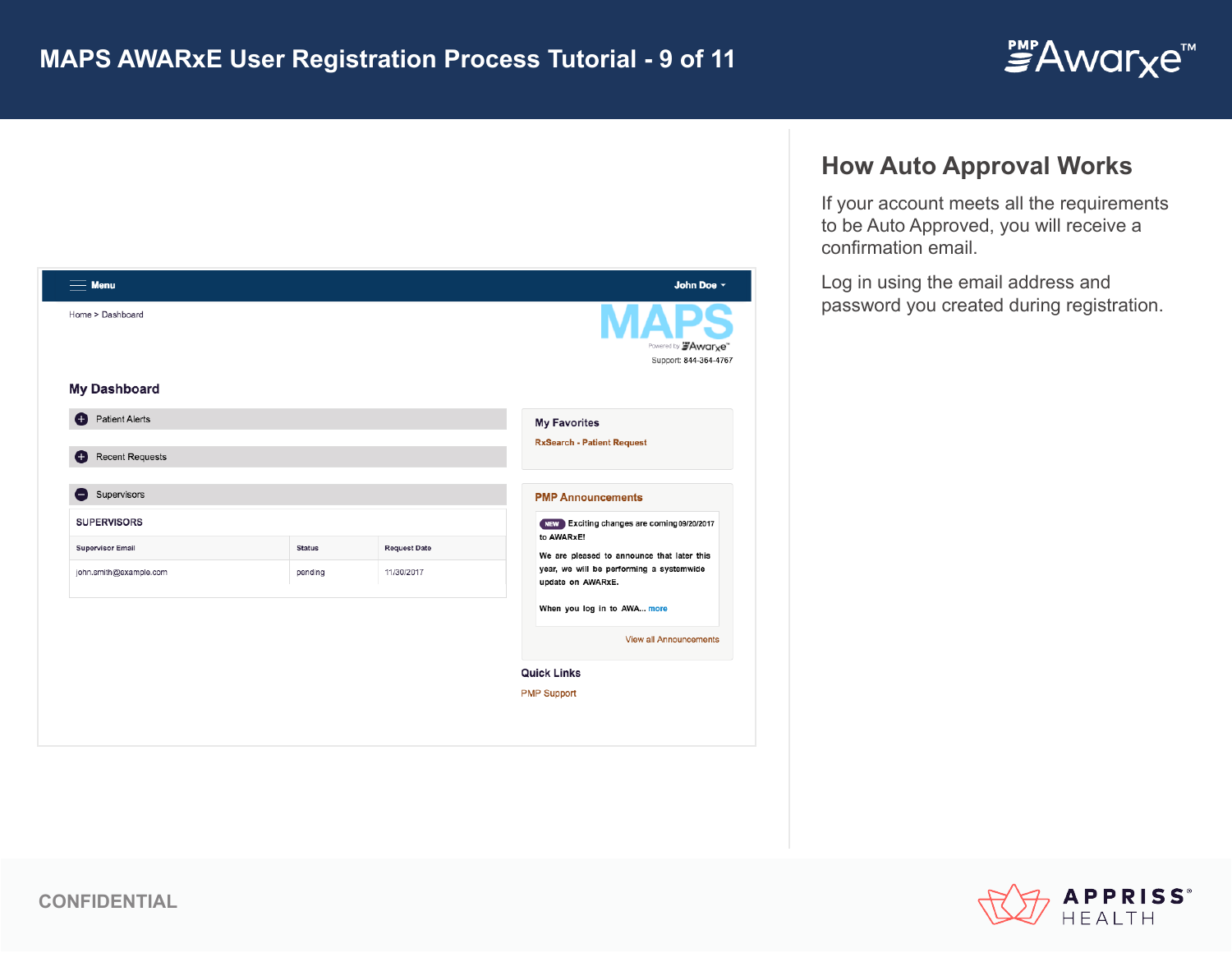

| $=$ Menu                            |                                                                                                                                                                                                                                                                                                                               |                                          | John Doe -                                   |
|-------------------------------------|-------------------------------------------------------------------------------------------------------------------------------------------------------------------------------------------------------------------------------------------------------------------------------------------------------------------------------|------------------------------------------|----------------------------------------------|
| Home > Dashboard                    |                                                                                                                                                                                                                                                                                                                               |                                          | Powered by FAwarxe"<br>Support: 844-364-4767 |
|                                     |                                                                                                                                                                                                                                                                                                                               |                                          | <b>Your Registration is Not Complete</b>     |
| Welcome                             |                                                                                                                                                                                                                                                                                                                               | Registration Process Tutorial O<br>$\mu$ | Get Adobe Acrobat Reader                     |
|                                     | Based on the User Roles you've chosen, you may be required to submit additional documentation. You will receive an email with instructions and the necessary<br>forms to be submitted. Once all validation documents are met, your registration will be reviewed for approval. Watch your email or log in for status updates. |                                          |                                              |
| <b>Your User Roles</b>              |                                                                                                                                                                                                                                                                                                                               |                                          |                                              |
| <b>Healthcare Professional</b>      | <b>Validation Documents Required</b>                                                                                                                                                                                                                                                                                          | <b>Documentation Received</b>            |                                              |
| Physician (MD, DO)                  | Requestor_Notary_Form.pdf                                                                                                                                                                                                                                                                                                     | Fill out the required form and upload it |                                              |
| <b>Upload Requestor Notary Form</b> |                                                                                                                                                                                                                                                                                                                               |                                          |                                              |
| Physician (MD, DO)                  |                                                                                                                                                                                                                                                                                                                               |                                          |                                              |
|                                     | + Add File                                                                                                                                                                                                                                                                                                                    |                                          |                                              |
|                                     |                                                                                                                                                                                                                                                                                                                               |                                          |                                              |
|                                     |                                                                                                                                                                                                                                                                                                                               |                                          |                                              |
|                                     |                                                                                                                                                                                                                                                                                                                               |                                          |                                              |
|                                     |                                                                                                                                                                                                                                                                                                                               |                                          |                                              |
|                                     |                                                                                                                                                                                                                                                                                                                               |                                          |                                              |
|                                     |                                                                                                                                                                                                                                                                                                                               |                                          |                                              |
|                                     |                                                                                                                                                                                                                                                                                                                               |                                          |                                              |

## **How Manual Admin Approval Works**

If your registration requires admin approval, you will be directed to a Welcome screen that displays a *Pending Approva*l account status.

If your role requires validation documentation, you will see the requirement listed under **Validation Documents Required**. Your account status will be shown as *Not Complete* until you submit the required documents.

You will receive a confirmation email when the admin approves your account.

Log in using the email address and password you created during registration.